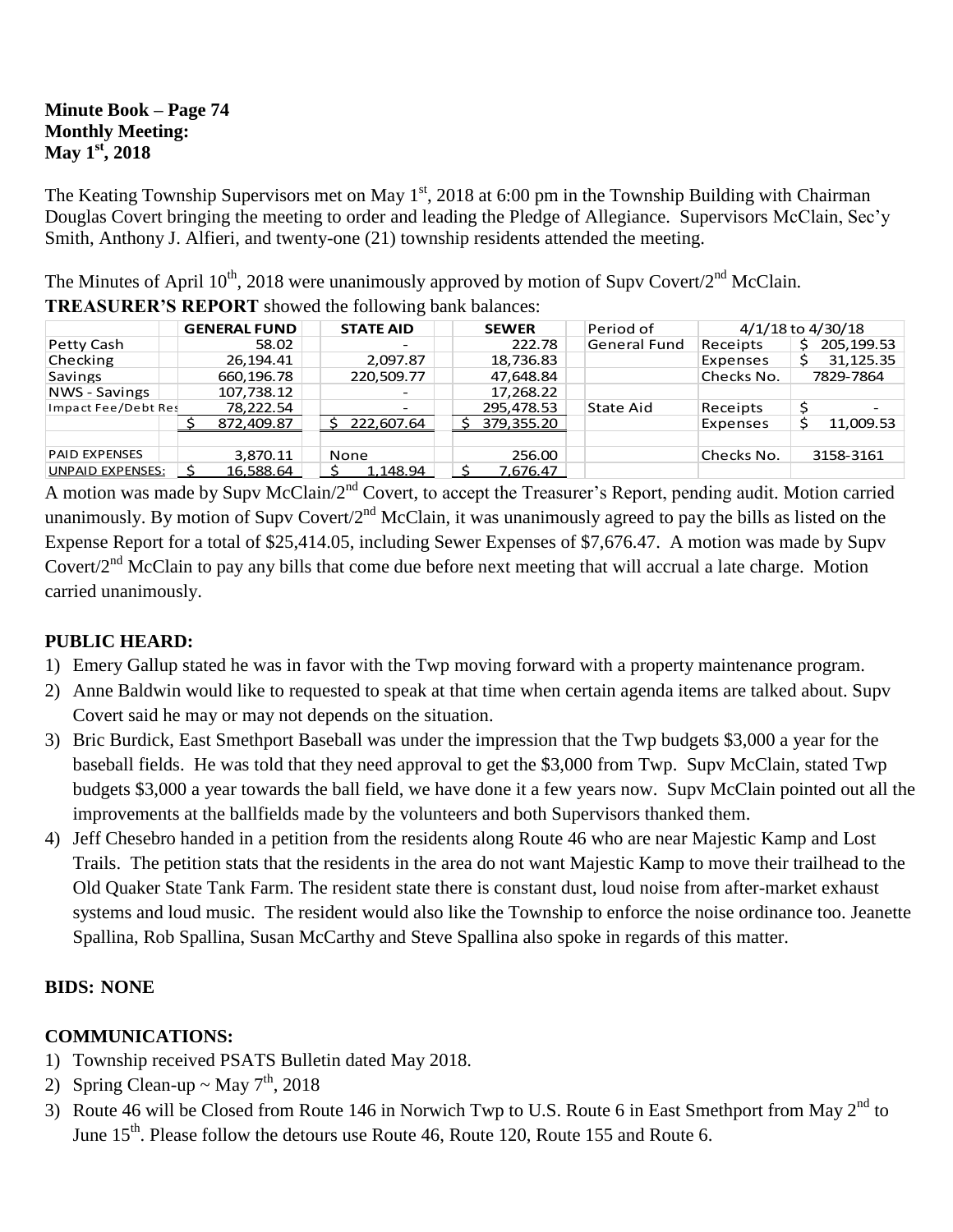## **OLD BUSINESS:**

- 1) A motion by Supv Covert/2nd McClain to appointed Mr. Robert Wheeler for Supervisor. Motion carried unanimously. This term will go till Dec 31, 2019. Sec-Tres received 2 letters of interest for the position.
- 2) Supv Covert stated we have had very positive feed back for Shell in regards of placing the sewer line along Valley Cross Road. Shell will be supplying Twp with Dewatering Plan, Waste Management Plan and Health & Safety Plan. Shell will identify the hazards, means and method on which we can process. Trying to finish up the last of the Right of Ways too. Supv McClain stated at the end of the conference call, that the Twp doesn't need to do special testing or boring and those funds can be put back into the budget. Shell has very detailed information of what is in the soil there and how to deal with it and they will pass that info along.
- 3) A motion by Supv Covert/2<sup>nd</sup> McClain to have Sec-Tres Smith start the process to refinance the PNC interim loan until. Motion carried unanimously.
- 4) A motion by Supv McClain/2<sup>nd</sup> Covert to have Sec-Tres Smith start preparing the letter to RUS for grant extension. Motion carried unanimously.
- 5) A motion by Supv Covert/2<sup>nd</sup> McClain to accept PA Dept of Environmental Protection License Agreement with Solicitor Alfieri approval after he reviews it. Motion carried unanimously.

# **NEW BUSINESS:**

- 1) Supv Covert wanted to make a few clarification points in regards to the letter that Ex-Supervisor Richard Tanner mailed out to each resident in the Twp. Tanner made claim that Twp broke the law by purchasing 2 new trucks. The DCED requirements for total loans to not exceed a \$125,000 or 30% of your non-electoral debt. July 2016, we motion to take a loan with JVB Bank for the 2015 Inter 7400 in the amount of \$75,000. In Sept 2016, we motioned for another loan at JVB Bank for 2015 Inter Terra Star in the amount of \$75,000 and that put us over the limit of \$125,000. We didn't realize that we were in non-compliant until our CPA Auditor brought it to our attention. Twp immediately called DCED and let them know and they stated there was no issue but to not let it happen again. These trucks were finance for 3 years and both trucks were paid off in 2 years. At the time of the purchases our non-electoral debt limit was 1.8 million with DCED approval. At no time did the Supervisor put the Twp at any financial danger. Supv Covert stated that he is going to push forward to get 1 more truck this year to complete the fleet. In the letter, Ex-Supervisor Tanner stated the DCED requirements were never explained to him. They were explained to him twice, once by the auditor in Dec 2017 and in Feb 2018 by Sec-Tres Smith. Supv Covert wants to put this letter behind the Twp and move forward and work together and get the best possible resolution for the Twp. Supv McClain stated if Tanner put anywhere near the effort into what he should have been doing here things would of progress better. The amount of effort that went into that letter was 100% more effort than he ever did. Supv Covert open the floor to the public.
	- a. Anne Baldwin, the object of the committee and the Twp and the work is important. It seems like there is always criticism and things being said and done that disrupts your progress that you are trying to complete as a committee. As far as Mr. Tanner letter goes, he had the article in the Bradford Era and criticize that to a degree and then in turn he sent out letters to the township resident and then in additional was presented on Solomon's word. I think his letter has gotten all the attention it needs. If the township resident were dissatisfied with what is going, you would see half the township at the meetings and that is not happening.
- 2) Twp received a letter from H.A. Thomas, Workers Compensation Insurance and PIRMA Liability/Property Insurance and after discussion and physical survey there are no new recommendations for either company.
- 3) A motion by Supv Covert/2<sup>nd</sup> McClain to accept Resolution No. 2018-F, Karpinski's Office System agreement for copier maintenance. Motion carried unanimously.
- 4) A motion made by Supv McClain/2<sup>nd</sup> Covert to pay \$1,500 towards the East Smethport Baseball Field back stop. Motion carried unanimously.